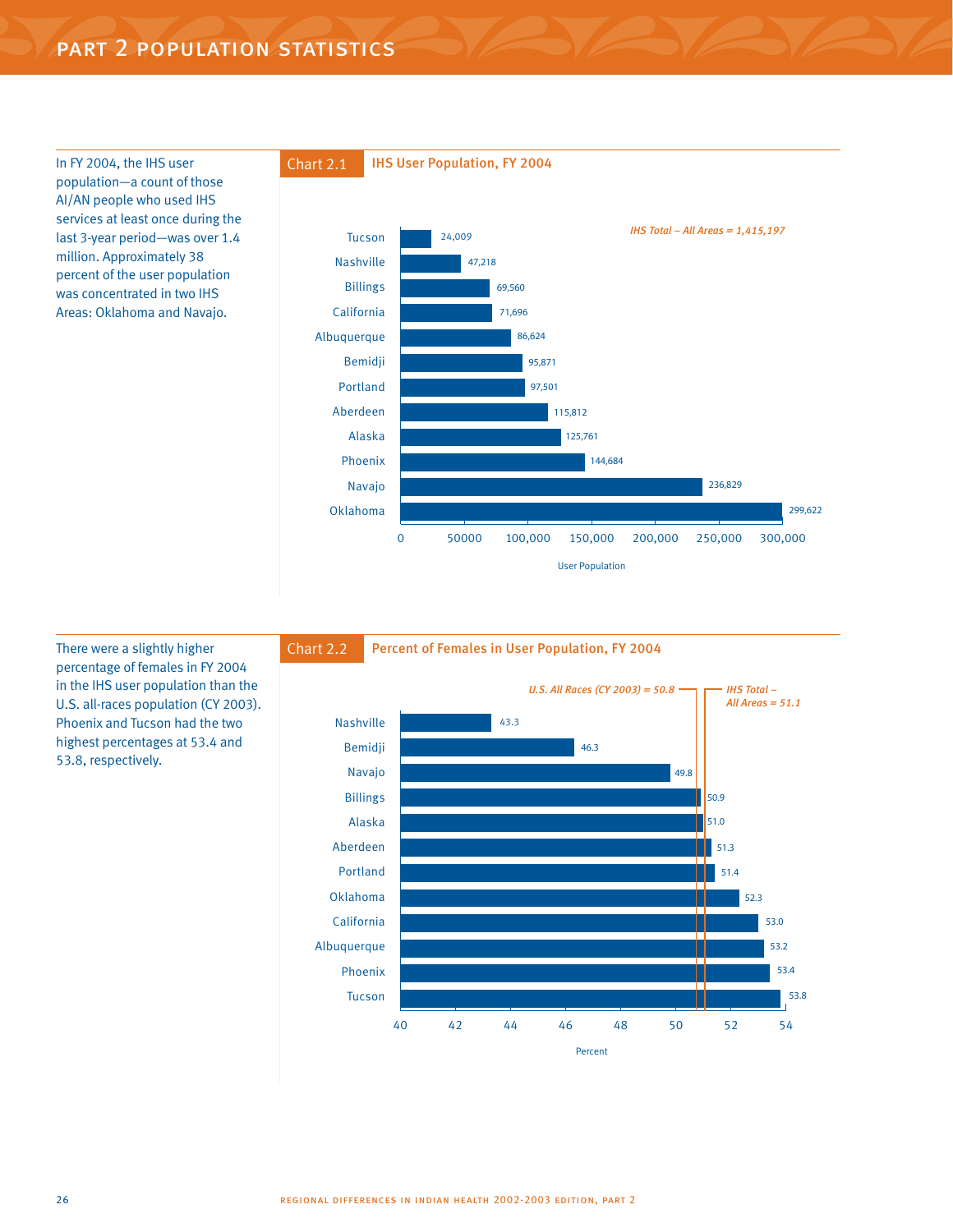The IHS user population in FY 2004 was considerably younger than the U.S. all-races population (CY 2003). The Nashville Area, which had the lowest percentage of population under age 5 (7.7), still had a percentage that was 11.7 percent higher than the U.S. all-races percentage (6.8).



In CY 2003, 21.9 percent of the U.S. all-races population was over age 54 compared to 12.3 for the IHS user population (FY 2004). California and Oklahoma had the highest percentages for this age group, 14.1 and 14.4, respectively.





2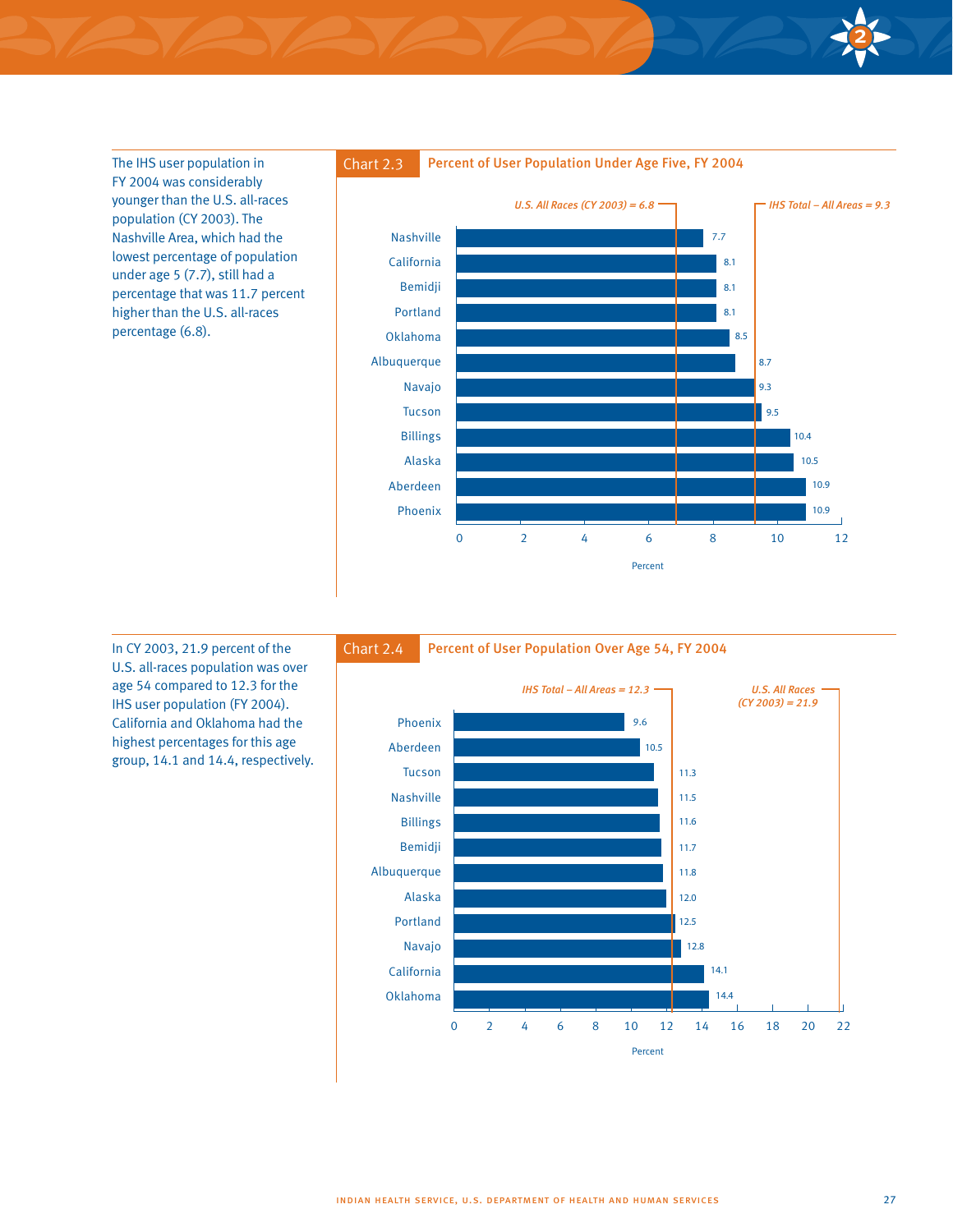According to the 2000 Census, 70.9 percent of AI/AN people, age 25 and older, are high school graduates or higher as compared to 80.4 percent for the U.S. all-races population. Ten (10) percent more people in the U.S. general population had at least a high school education as compared to the AI/AN people in the IHS service Area. All IHS Areas were below the U.S. percent.





The 2000 Census indicated that 9.6 percent of AI/AN people, age 25 and older, residing in the current IHS Areas have a Bachelor's Degree or higher. This is less than half the rate for U.S. all-races with a Bachelor's Degree (24.4 percent). The Area percentages ranged from 5.7 percent in Navajo to 13.3 percent in Oklahoma.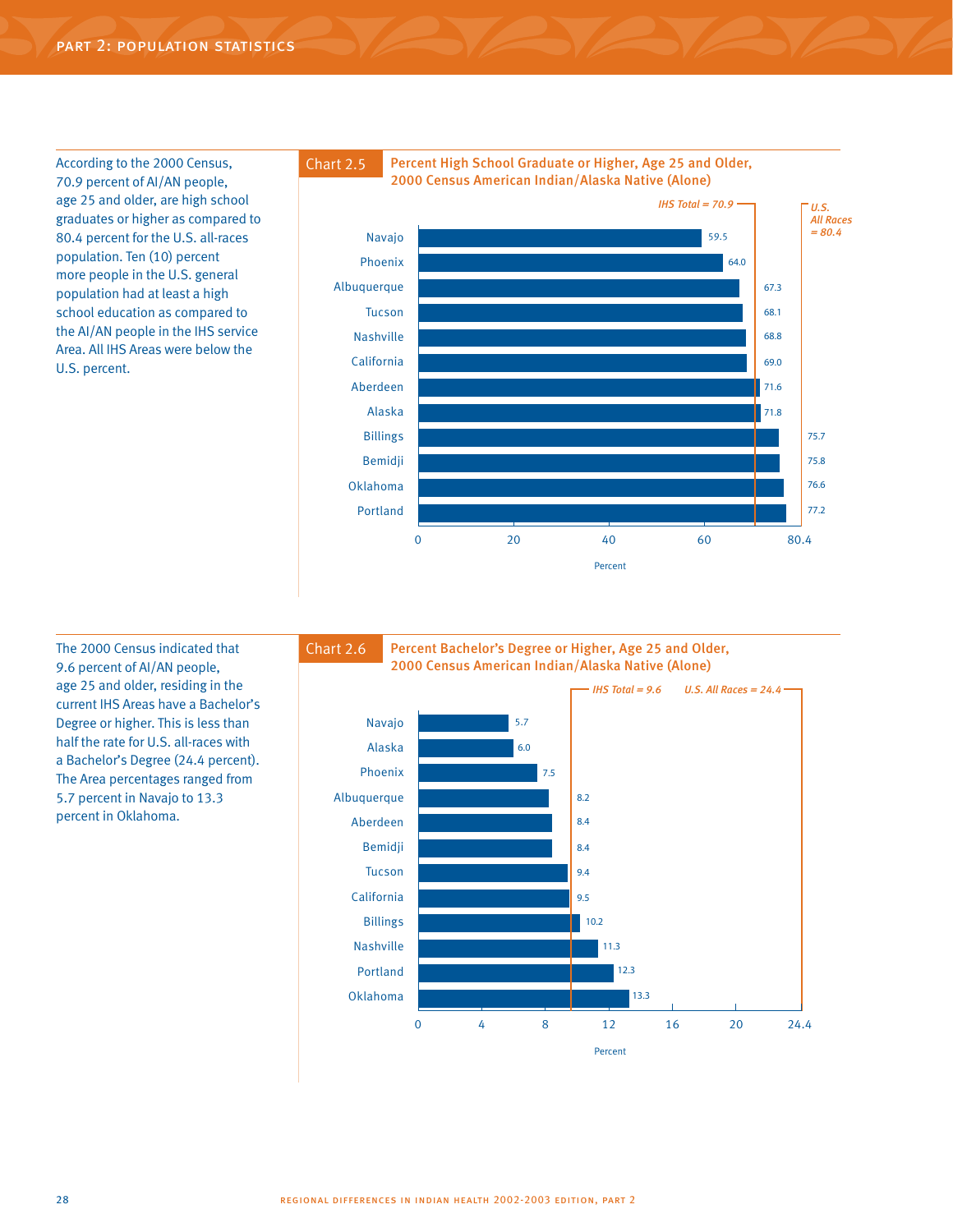In 2000, 16.3 percent of AI/AN males, age 16 and older, residing in the current IHS Areas were unemployed compared to 4.0 percent for the U.S. all-races male population. Billings had unemployment rates greater than 26.0 percent.



In 2000, 13.0 percent of AI/AN females, age 16 and older, residing in the current IHS Areas were unemployed—a rate that is four times greater than the U.S. all-races female population (3.3 percent). The Area unemployment rates ranged from 8.1 in Oklahoma to 19.2 in Aberdeen.



2